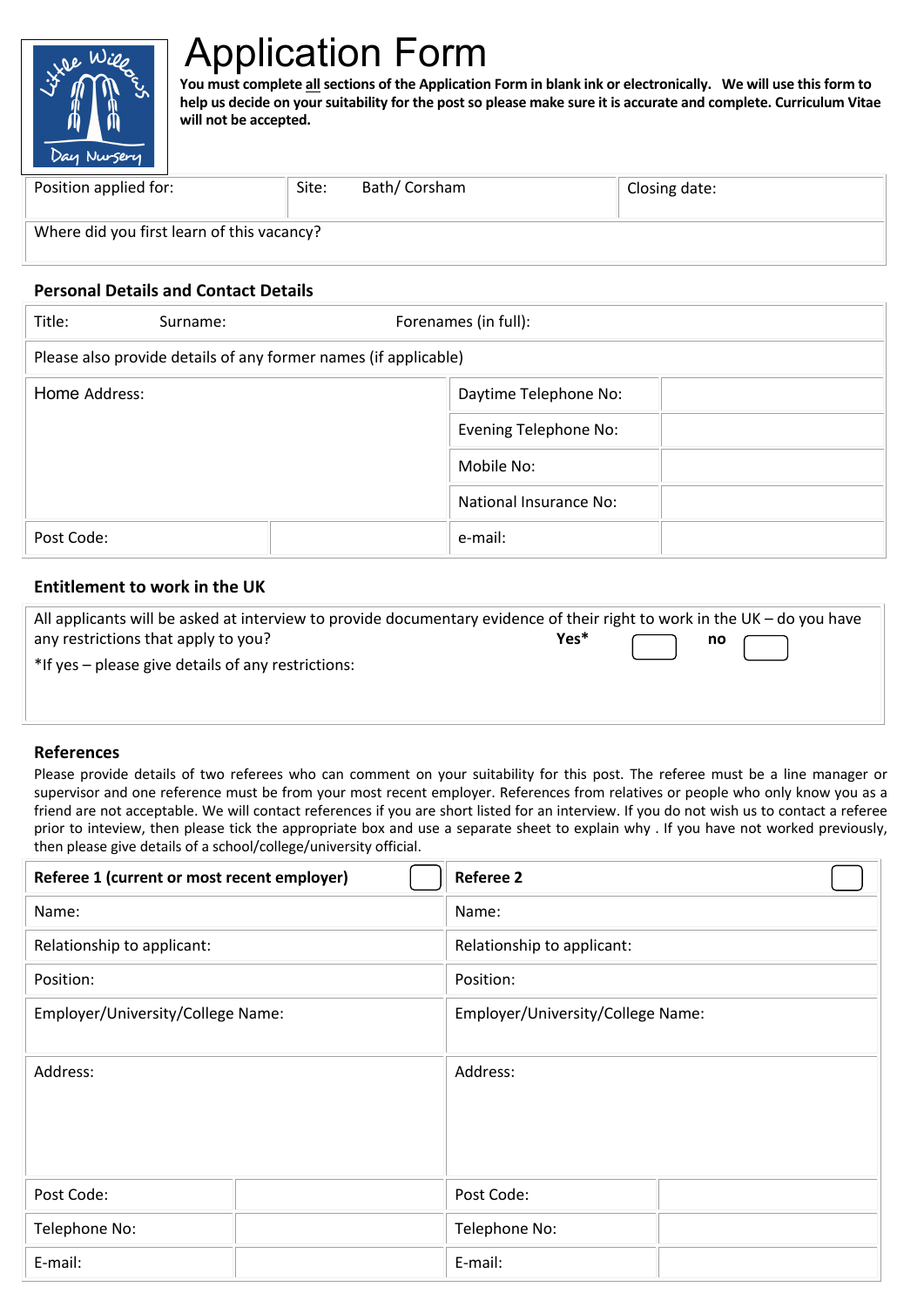# **Current Employment** (or last employment if not currently employed)

| <b>Employer Name:</b>                                                                          |                                           |
|------------------------------------------------------------------------------------------------|-------------------------------------------|
| Employer Address:                                                                              |                                           |
| Post Title:                                                                                    |                                           |
| Start date (dd/mm/yyyy):                                                                       | End date (dd/mm/yyyy):<br>(if applicable) |
| Please give a brief description<br>of current duties,<br>responsibilities and<br>achievements: |                                           |
| Reason for leaving this post:                                                                  |                                           |
| What is your contractual<br>period of notice?                                                  | <b>Current Salary:</b>                    |

# **Previous Employment** (please list all your employment history and continue on an additional sheet if necessary)

| Name and address of Employer | Job Title | <b>Start Date</b><br>(dd/mm/yyyy) | End Date<br>(dd/mm/yyyy) | Reason for<br>Leaving |
|------------------------------|-----------|-----------------------------------|--------------------------|-----------------------|
|                              |           |                                   |                          |                       |
|                              |           |                                   |                          |                       |
|                              |           |                                   |                          |                       |
|                              |           |                                   |                          |                       |
|                              |           |                                   |                          |                       |
|                              |           |                                   |                          |                       |
|                              |           |                                   |                          |                       |
|                              |           |                                   |                          |                       |
|                              |           |                                   |                          |                       |
|                              |           |                                   |                          |                       |
|                              |           |                                   |                          |                       |
|                              |           |                                   |                          |                       |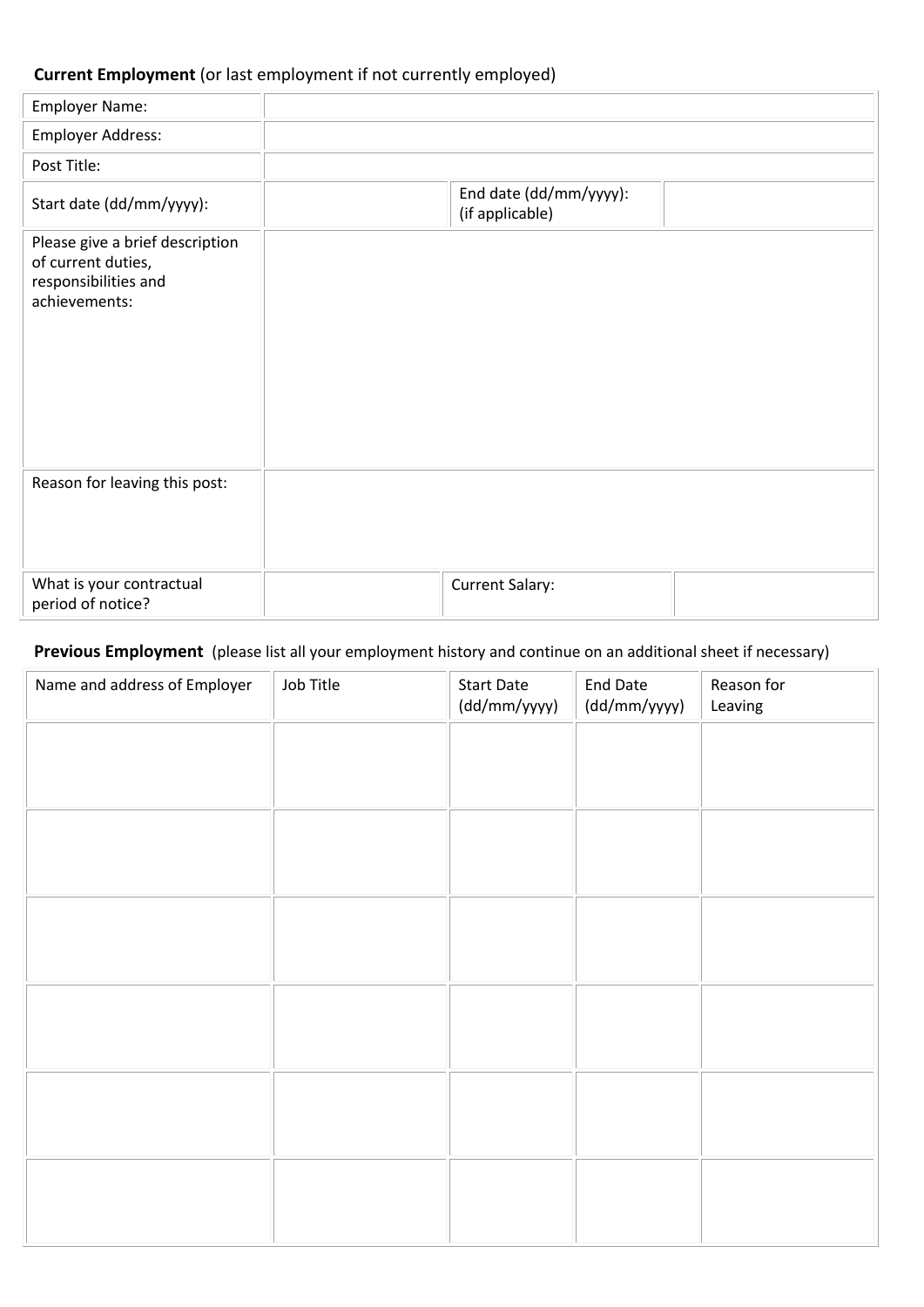## **Gaps in Employment**

Please indicate and explain any gaps in employment since first leaving secondary education. Include specific dates and be sure to account for all gaps, whatever their length.

| Dates from: | Dates to: | Reason for gap |
|-------------|-----------|----------------|
|             |           |                |
|             |           |                |
|             |           |                |
|             |           |                |

### **Education**

If the post requires a particular qualification, you will be asked to produce original evidence at your interview if shortlisted.

| Secondary and Further Education (please<br>list in chronological order) | Level | Subjects | Grade/<br>Result | Year<br>Obtained |
|-------------------------------------------------------------------------|-------|----------|------------------|------------------|
|                                                                         |       |          |                  |                  |
|                                                                         |       |          |                  |                  |
|                                                                         |       |          |                  |                  |
|                                                                         |       |          |                  |                  |
|                                                                         |       |          |                  |                  |
|                                                                         |       |          |                  |                  |
|                                                                         |       |          |                  |                  |
|                                                                         |       |          |                  |                  |
|                                                                         |       |          |                  |                  |

# **Other training and development (including professional, vocational or job related training)**

| Title and brief description of course | Date |
|---------------------------------------|------|
|                                       |      |
|                                       |      |
|                                       |      |
|                                       |      |
|                                       |      |
|                                       |      |
|                                       |      |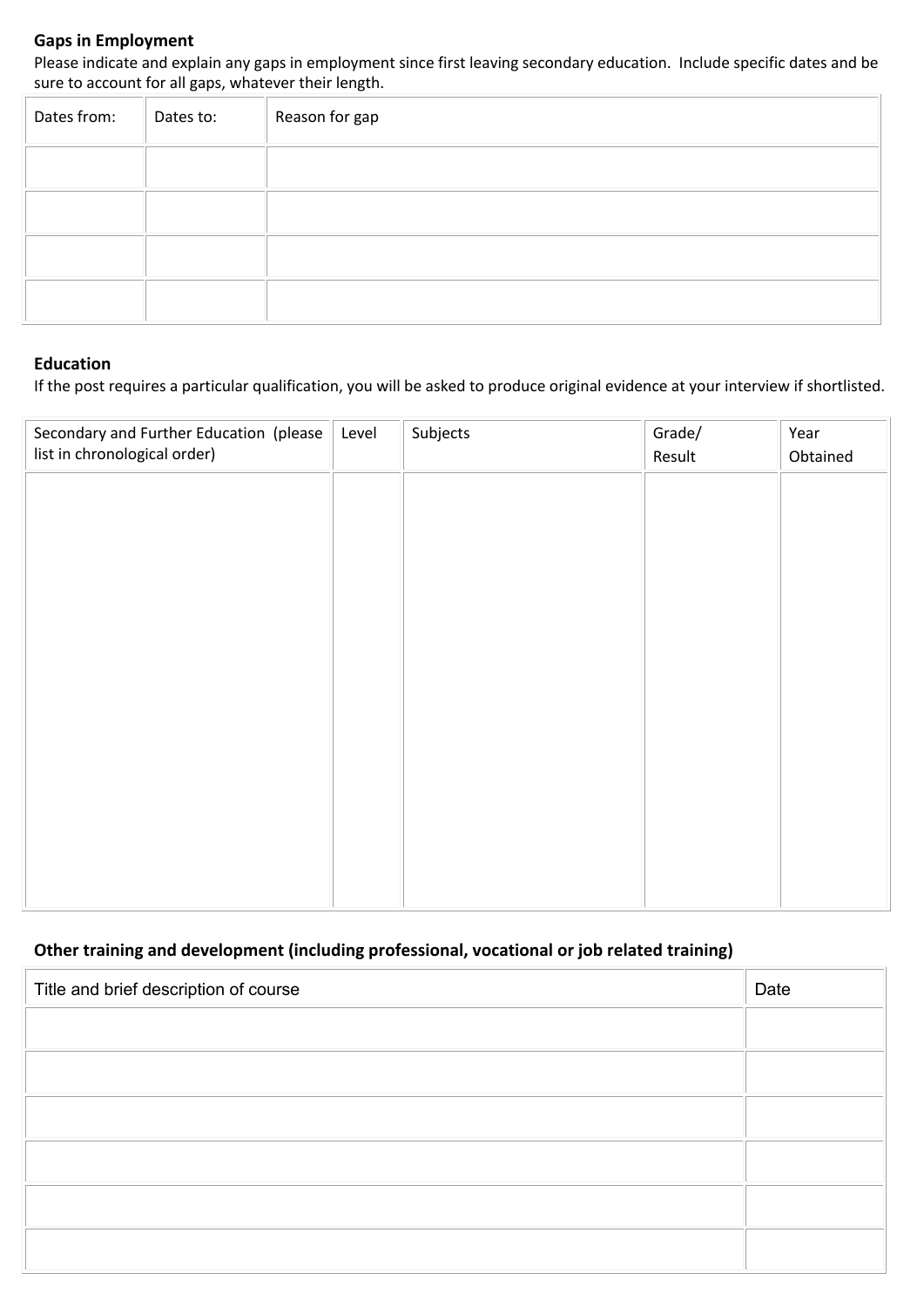## **Membership of Professional Associations or Statutory Body**

| <b>Organisation Name</b>                                                                                                                                                                    | Level of Membership/Role/Registration No. (if<br>applicable) |  |  | Registration<br>Date |  |  |
|---------------------------------------------------------------------------------------------------------------------------------------------------------------------------------------------|--------------------------------------------------------------|--|--|----------------------|--|--|
|                                                                                                                                                                                             |                                                              |  |  |                      |  |  |
|                                                                                                                                                                                             |                                                              |  |  |                      |  |  |
|                                                                                                                                                                                             |                                                              |  |  |                      |  |  |
| Are you subject to any conditions or prohibitions placed on you by any statutory body in<br>Yes*<br>the UK. *If Yes - please provide details in a sealed envelope and attach with this form |                                                              |  |  | No.                  |  |  |

## **Reasons for applying for this post**

This section is the most vital part of the form. We need you to give us specific information to support your application so that we can shortlist in a fair and unbiased way. We recommend that you provide as much evidence as possible to show how your skills, abilities, knowledge and experience meet the selection criteria in the post description and person specification (where provided). These documents describe the essential experience and knowledge required for the post and may include competencies required. Please provide examples which relate directly to the post you are applying for:

Please continue overleaf if necessary……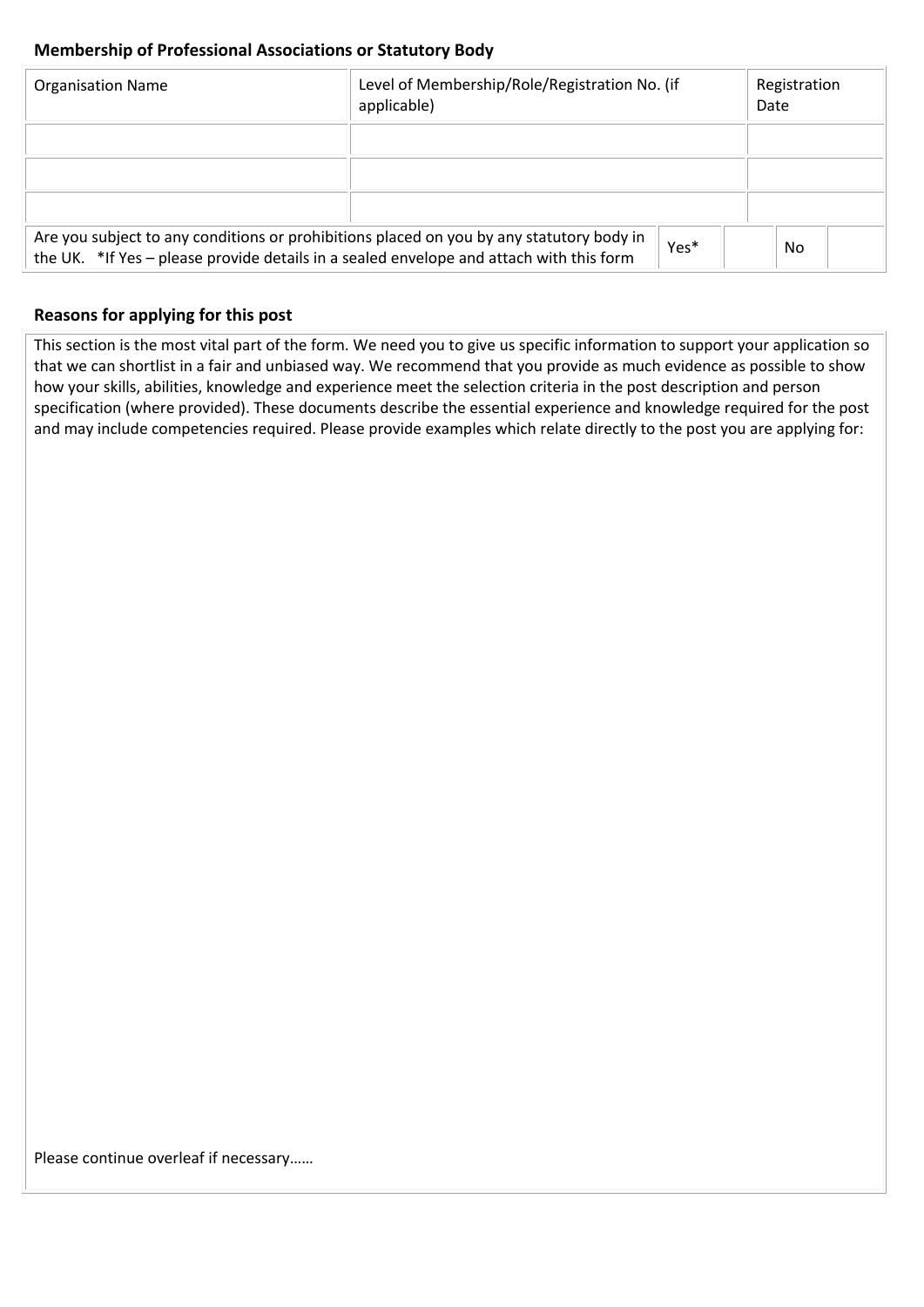Please use additional sheets (if necessary) and attach to this form

# **Additional Information**

| Are you licensed to drive any of<br>the following?                                                                                                       | Private<br>Car | Motor<br><b>Bike</b> | <b>PCV</b> | Other (give<br>details) |       |  |     |  |
|----------------------------------------------------------------------------------------------------------------------------------------------------------|----------------|----------------------|------------|-------------------------|-------|--|-----|--|
| Please confirm whether this will be your only employment?                                                                                                |                | Yes                  |            | $No*$                   |       |  |     |  |
| * If no, provide details including days and hours worked and whether full- or part-time:                                                                 |                |                      |            |                         |       |  |     |  |
| Do you need a work permit to work in the UK                                                                                                              |                |                      |            |                         |       |  | No. |  |
| Have you been the subject of a formal disciplinary sanction or are you in the process of<br>ongoing disciplinary proceedings in your current employment? |                |                      |            |                         |       |  | No  |  |
| Have you been dismissed from any previous employment?                                                                                                    |                |                      |            |                         | Yes * |  | No. |  |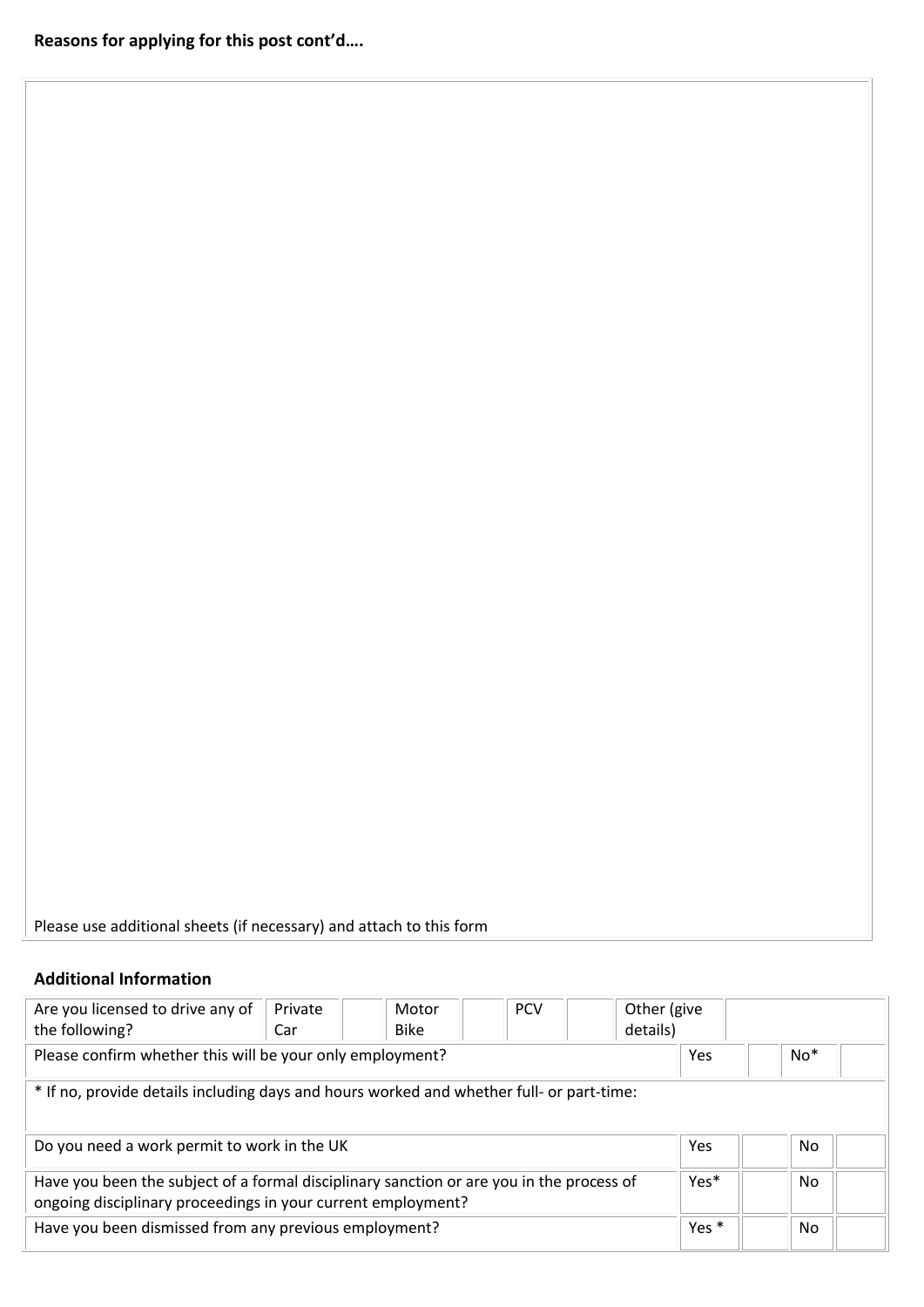\* If yes, please indicate which employment and specify the reasons for your dismissal (use a separate sheet if necessary):

*If you are short-listed for interview the panel will discuss this with you and your current or previous employers.*

**Please note the following:**

**If you are related to anyone in this organisation please provide details (refer to notes below):**

#### **A) Enhanced DBS Check:**

All posts defined as "regulated activity" are subject to an Enhanced DBS check so that any criminal background (including "spent" convictions, bind-over orders or cautions) is disclosed to the organisation. We cannot employ someone to this post without this check. If you are successful in applying for this post we will ask the DBS for a Disclosure.

The position for which you are applying involves contact with vulnerable groups. It is exempt from the Rehabilitation of Offenders Act 1974 and all subsequent amendments (England and Wales). For this position you are not entitled to withhold information about police cautions, bind-overs, or any criminal convictions that would otherwise have been considered "spent" under the Act.

|  | Have you ever been convicted of any offence, been bound-over, or given a caution? (see notes above)                                              |  |
|--|--------------------------------------------------------------------------------------------------------------------------------------------------|--|
|  | <b>YES*</b> $\begin{bmatrix} \vdots \\ \vdots \end{bmatrix}$ NO $\begin{bmatrix} \vdots \\ \vdots \end{bmatrix}$ (tick whichever is appropriate) |  |

\**If yes, please give details in the space provided below. The information you provide will be treated in confidence.*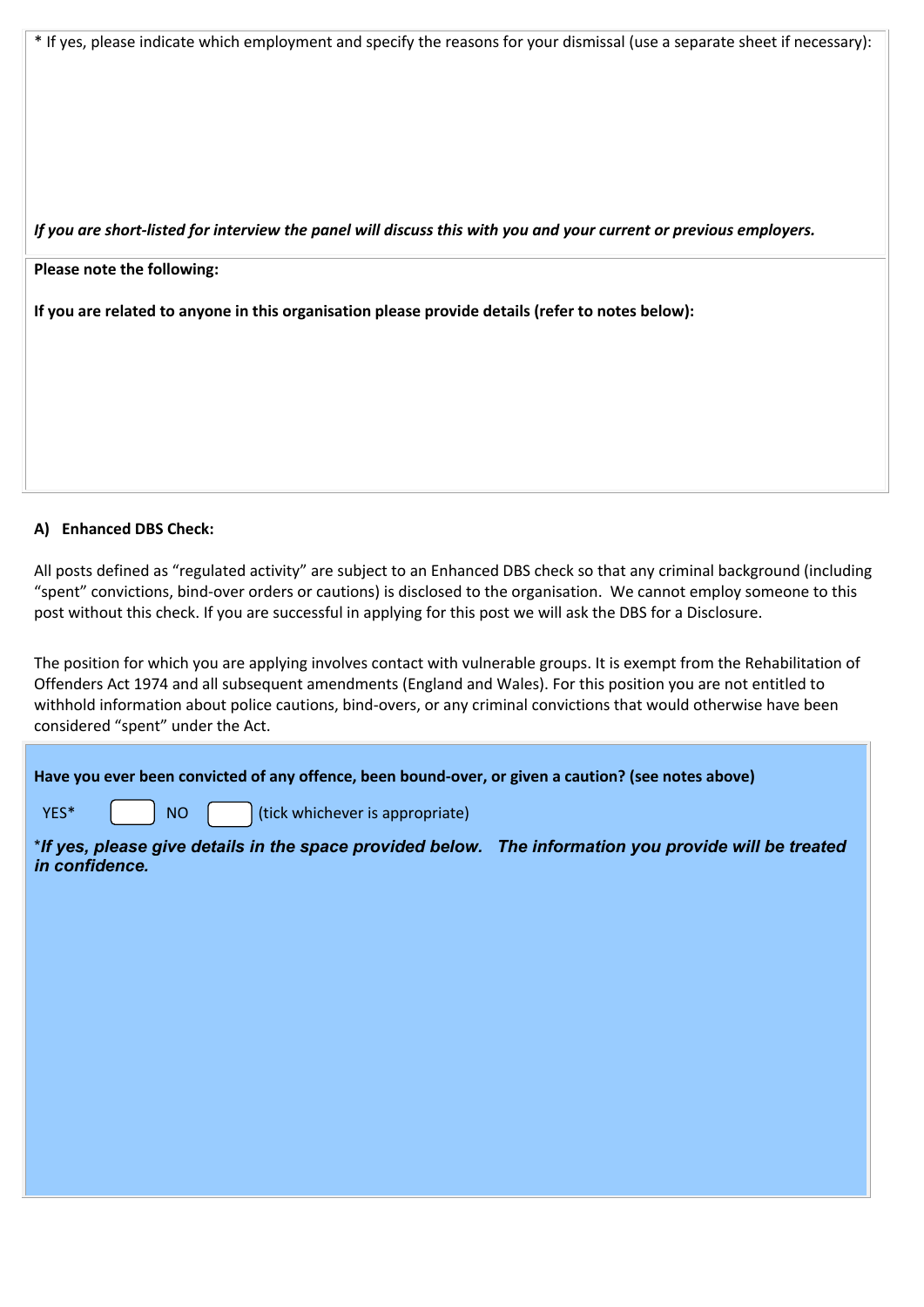| Are you currently the subject of any police investigations following allegations made against you?                      |
|-------------------------------------------------------------------------------------------------------------------------|
| (tick whichever is appropriate)<br>YES*<br><b>NO</b>                                                                    |
| *If yes, please give details in the space provided below. The information you provide will be treated<br>in confidence. |
|                                                                                                                         |
|                                                                                                                         |
|                                                                                                                         |
|                                                                                                                         |
|                                                                                                                         |

#### **B) Safeguarding Declaration**:

I declare that the information I have given on this form is complete and accurate and that:

- I am not barred or disqualified from working with vulnerable groups, children or young people
- I am not subject to any sanctions or conditions on my employment imposed by the Independent Safeguarding Authority, Secretary of State or other regulatory body. .

| Signed: | <b>Print Name:</b> |  |
|---------|--------------------|--|
| Date:   |                    |  |

## **C) General Declaration**

I understand that to knowingly give false information or to leave out any relevant information could result in:

- the withdrawal of any offer of appointment, or
- my dismissal at any time in the future, and possible criminal prosecution

| Signed: | Print Name: |
|---------|-------------|
| Date:   |             |
|         |             |

#### **Availability:**

Are there any dates when you are not available for interview?

### **PLEASE RETURN THIS FORM TO**:

### **Data Protection**

Data Protection accordance with the Data Protection Act 1998, this organisation will only use the information given on this application form to determine your suitability for this post and to monitor equal opportunities. We will keep application forms of unsuccessful candidates for six months before being destroyed.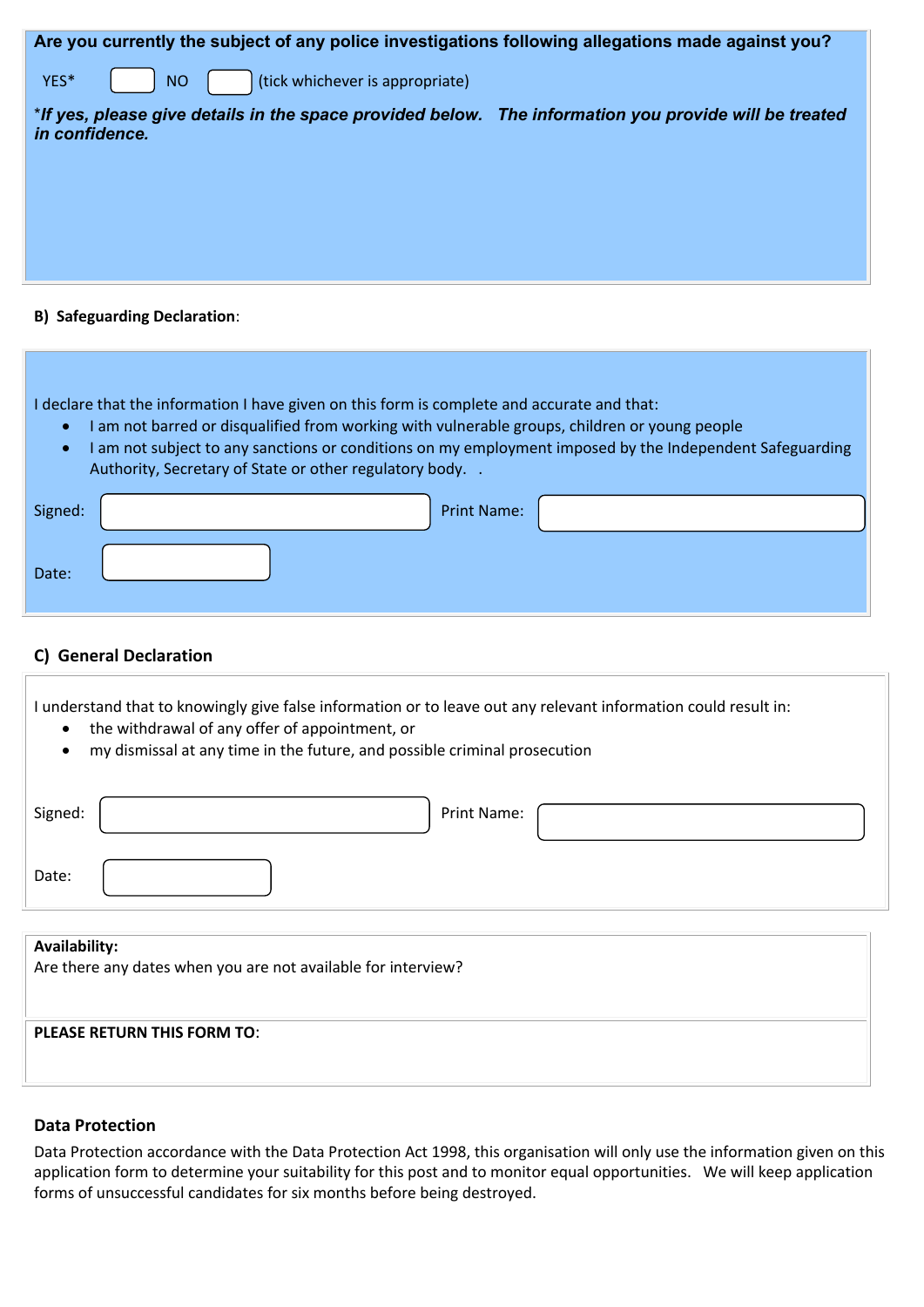# **EQUAL OPPORTUNITIES MONITORING FORM - IS SECTION TO BE COMPLETED BY ALL APPLICANTS (this form will not be used as part of any selection process)**

Please help Little Willows prevent unfair discrimination by answering ALL of the following questions and ticking the appropriate box. This information will be treated in the strictest confidence and only used to enable us to monitor our performance as an equal opportunities employer.

| <b>Personal Details:</b>                                                                                                                                                                 |                                                                                                                                        |                             |                                                       |                                                                                                 |  |
|------------------------------------------------------------------------------------------------------------------------------------------------------------------------------------------|----------------------------------------------------------------------------------------------------------------------------------------|-----------------------------|-------------------------------------------------------|-------------------------------------------------------------------------------------------------|--|
| Post Title:                                                                                                                                                                              |                                                                                                                                        | Post No:                    |                                                       |                                                                                                 |  |
| First name(s):                                                                                                                                                                           |                                                                                                                                        | Surname:                    |                                                       |                                                                                                 |  |
| Date of Birth:                                                                                                                                                                           |                                                                                                                                        | Male:                       |                                                       | Female:                                                                                         |  |
| <b>Ethnic Origin/Nationality:</b>                                                                                                                                                        |                                                                                                                                        | <b>My Ethnic Origin is:</b> |                                                       |                                                                                                 |  |
|                                                                                                                                                                                          |                                                                                                                                        |                             | Please quote a<br>number from the list<br>given below |                                                                                                 |  |
| White<br>01 British<br>Irish<br>02<br>Other white<br>19                                                                                                                                  | <b>Mixed</b><br>21 Black and White Caribbean<br>22 Black and White African<br>Chinese and White<br>27<br>28 Any other mixed background |                             | Asian<br>43 Bangladeshi, British<br>Bangladeshi       | 41 Indian or British Indian<br>42 Pakistani, British Pakistani<br>44 Other Asian, British Asian |  |
| <b>Black</b><br>61 Caribbean<br>African<br>62<br>Other Black or Black British<br>63                                                                                                      | <b>Other</b><br>81 Chinese<br>85 Any Other                                                                                             |                             | 99 Prefer not to say                                  |                                                                                                 |  |
| <b>Sexual Orientation:</b><br><b>Bisexual</b><br>Gay                                                                                                                                     | Heterosexual                                                                                                                           | Lesbian                     |                                                       | Prefer not to say                                                                               |  |
| Religion (please tick one box only; categories determined by Office of Population Census and Surveys):<br><b>Buddhist</b><br>Christian<br>All other religions, beliefs or faiths<br>Sikh | Hindu                                                                                                                                  | Jewish<br>No religion       |                                                       | Muslim<br>Prefer not to say                                                                     |  |